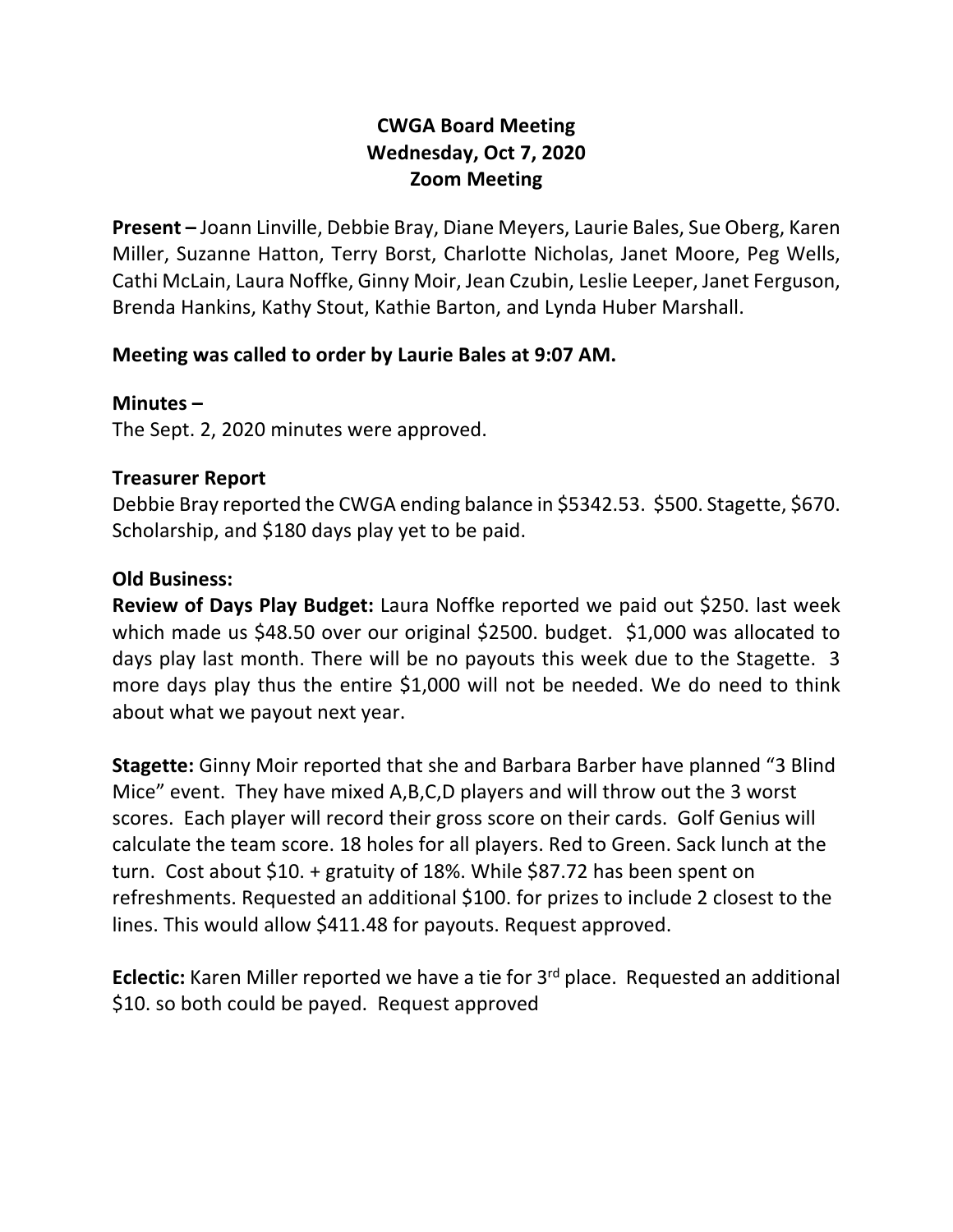# **New Business: Election of next year's board:**

- Co-President's: Terry Borst and Laurie Bales
- Co-VP's : Janet Ferguson and Kristine Jones
- Treasurer: Debbie Bray
- Co-Secretary's: Karen Miller and Carla Robertson
- Tournaments: Sharon Kadell, Rose Masson, and Kathy Stout

Cathi McLain reported we have 37 positive votes and she only expects a few more votes. The slate of officers are approved pending additional votes.

### **Virtual Annual Meeting?**

Joann Linville asked, do we hold a virtual annual meeting or share a Video? After discussion it was determined a video would be best. Joann can pass the gavel to the new Co-Presidents, introduce eclectic winners, and most improved player with trophy and plaque. It would be a rush to do at the Stagette. Joann will coordinate with our VP's. The video will be sent out to all members via email.

### **2021 Calendar:**

Terry Borst and Laurie Bales created a 2021 calendar based on this year's calendar and the assumption that we will not need to deal with COVID next year. They will revise next spring as needed.

#### **2021 Dues:**

Joann recommended that to have a stable budget, we not build in any revenue that is not guaranteed, ie. Men's Invitational.

To have a stable budget the following options were presented:

- 1. Keep dues the same as this year and utilize the \$2,000 from carry forward. Any revenue we might earn would go to the carry forward for the next year.
- 2. Increase dues and take less out of the carry forward.
- 3. Increase dues by \$20. To \$65. Not use the carry forward.
- 4. Leave dues as they are and cut the budget back as needed.

#### **Discussion:**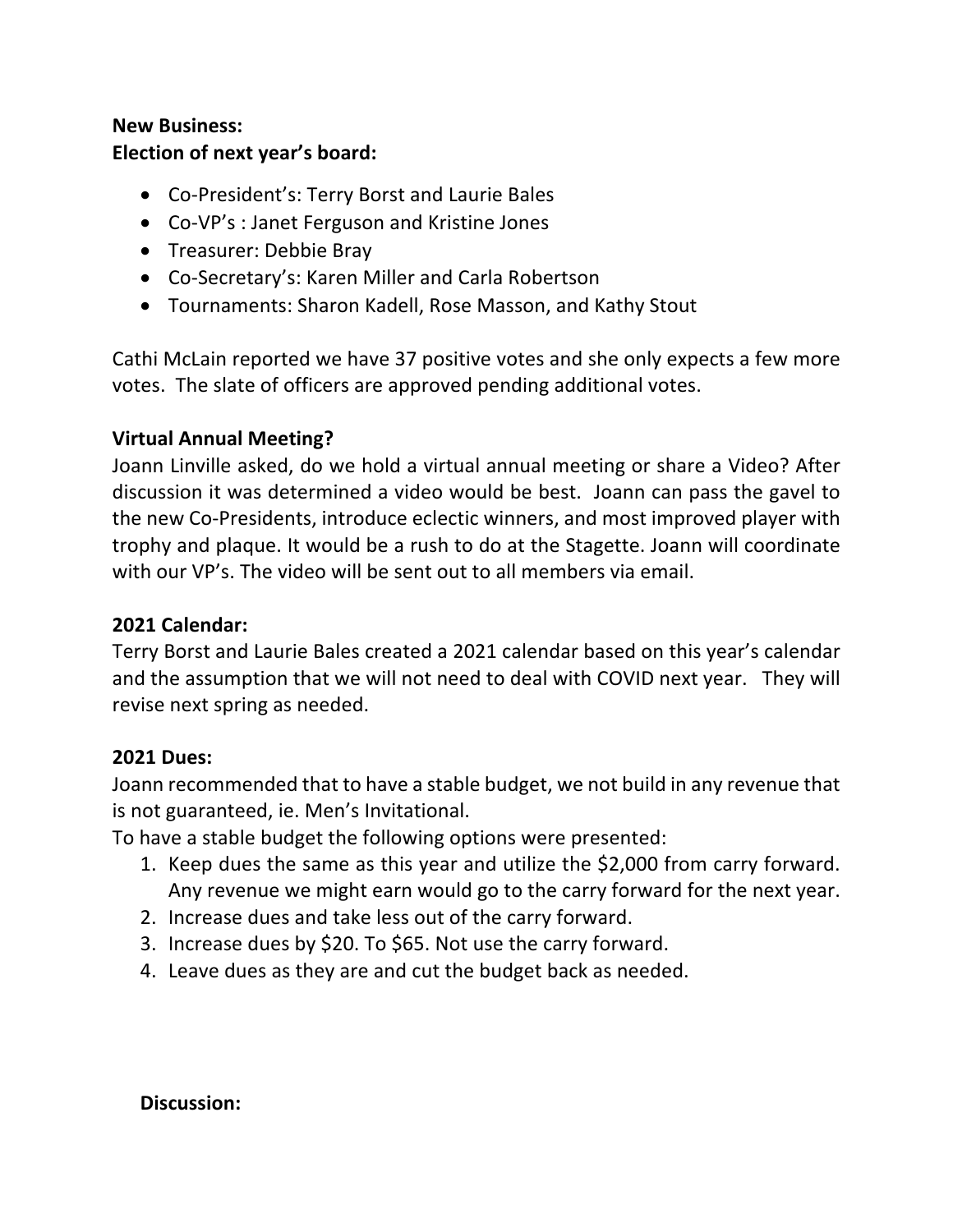- Dues were increased in 2018 so that payouts could be increased. Payouts were returned to 2018 amounts this year due to budget constraints.
- 2021 payouts and the budget will be made by the new board who officially take over in January per the by-laws. The process is actually backwards. The budget should be set to make the decision on dues.
- OGA dues are due in December. Decision on the OGA dues are set at their Oct. meeting. (We have been told it will not be increased this year)
- The membership application was already sent out stating dues were the same as 2020. \$45 or \$40. If paid by end of the year.
- We should move forward with the dues as stated on the mailed out application for membership.
- \$5. Could be paid by each tournament player. Some members do not play tournaments or win payouts. Leave dues as they are and pay as we go.
- Debbie Bray motioned with Kathy Barton second, Leave dues as they are at \$40 or \$45. Board can make decision when they set the budget as to additional costs or use of carry over. Motion carried.
- Membership applications to go out end of Oct 2021 once we know the OGA dues.

## **Committee Reports:**

Joann asked that each committee chair prepare a report for the next year's chair. It is important so that the new committees can see what has been done in the past. If you did not receive a folder, we should make one. Place them in the club room. Send a digital copy of your report to Joann.

**Committee signups:** Cathi McLain will forward to Joann the prepared committee list. Those committees already filled will be populated and then Sue will email out the list to the members.

## **Handicap:**

Diane would like to announce the Most Improved Golfer at the Stagette. Cathi McLain & Laurie Bales will make a board to be placed in the pavilion at the Stagette with new board members, most improved golfer, and eclectic winners.

**Publicity:** Cathi McLain will announce the 2021 board, most improved, and eclectic winners in the next Villager article. Please send her anything else for the article. Her article is due Oct. 10.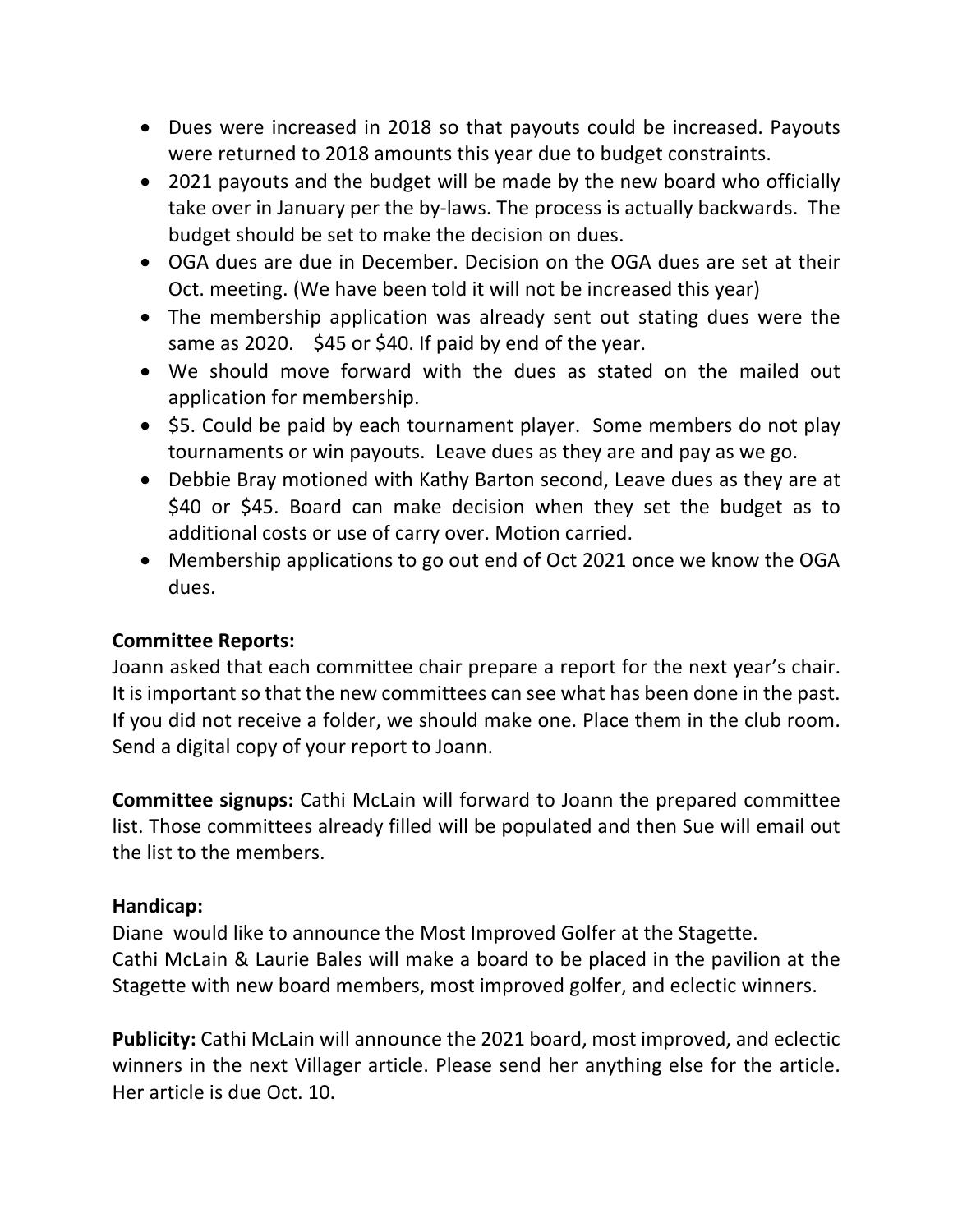# **Property/Trophy:** No report.

**Scoring:** Laura Noffke stated nothing new to report. Terry Borst stated the committee did a great job this year and asked if they would continue next year.

## **Sunshine**

Lynda Huber Marshall reported a card was mailed to Betsy Knudsen as she had surgery. Kathy Gibbons mother passed away. Lynda will send her a card.

**WIP:** Peg Wells reported we had a good showing and are ranked 8<sup>th</sup> place out of 13 teams. All 6 members played enthusiastically. The next play will be at Arrowhead next Monday.

**Communications:** Sue Osberg reported we have had some problems with the email system. Most emails are coming from the web site now.

## **Charbonneau Golf Club Liaison CGC Board:** Kathie Barton reported

- Everyone is working hard.
- Jim Gibbons is the liaison working with the CCC Board.
- A big issue is people not playing golf walking on the golf course paths. No Walking signs are being placed on path entrances.
- Chris Bensel said, even with 4 days of smoke, projections in every area have exceeded the 2020 plan.
- Our Maintenance Supervisor, Matt Collier who resigned returned Monday. In the interim Richie did a great job.
- Rest rooms continue to be trashed. Concrete floors and wood walls with cleaning 3 times a day is not enough. They are consulting with OB sports to find materials that will be easier to clean. It was also noted that the CCC pays funds to the golf course for contractors to utilize the rest rooms.
- Janet Moore reported that the current board members will be attending interviews with Joe Brouillette and 3 strong candidates to represent the Niner's on the board. The decision of the selection should take place next week.

## **Misc:**

• Sue Osberg stated, by not using the sign up book, members need a way to remember our tee times. Can Chris publish names and tee times on Monday?